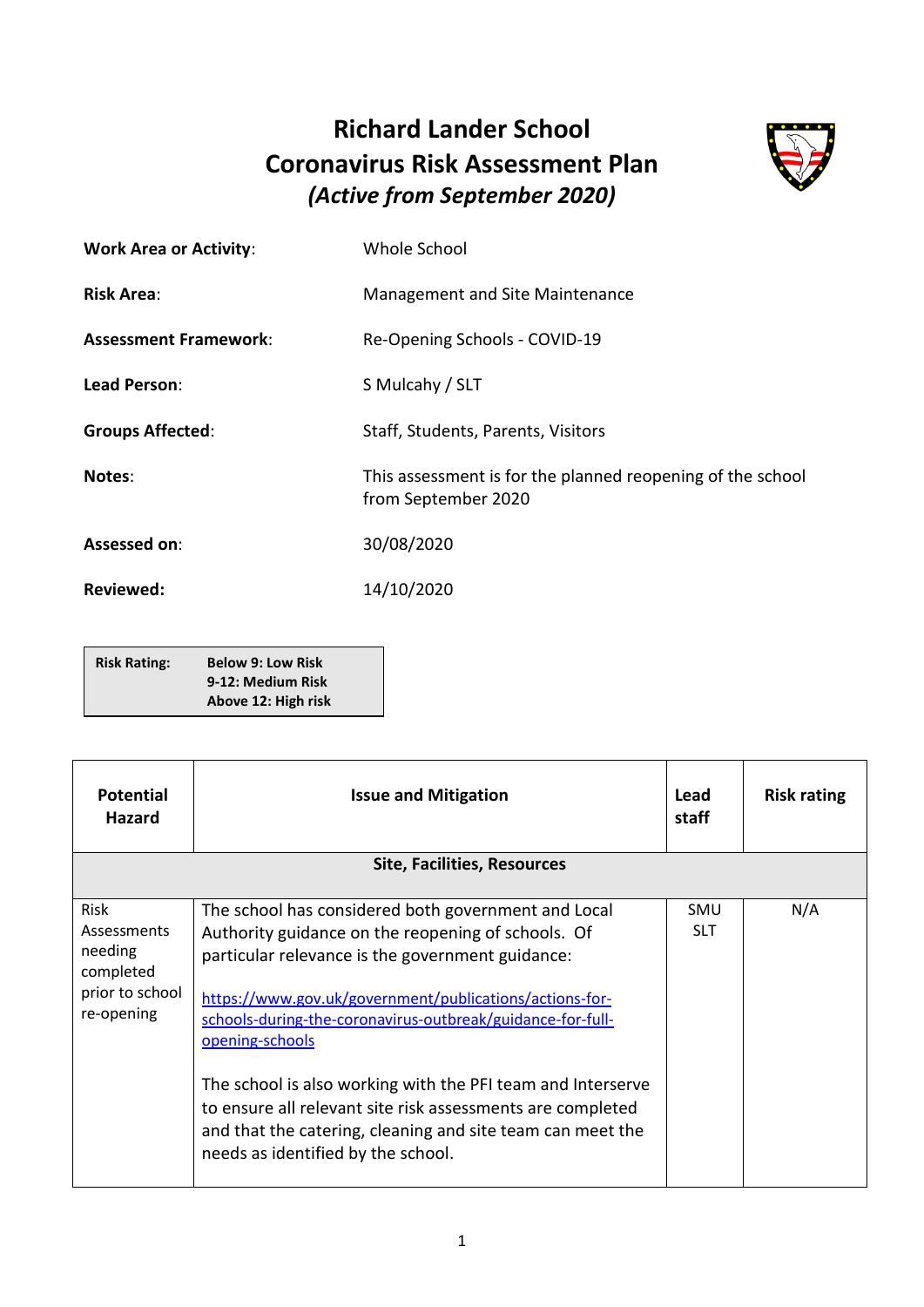|                                                                                         | The school has also considered the various CLEAPSS                                                                                                                                                                                                                                                                                                                         |            |                                                 |
|-----------------------------------------------------------------------------------------|----------------------------------------------------------------------------------------------------------------------------------------------------------------------------------------------------------------------------------------------------------------------------------------------------------------------------------------------------------------------------|------------|-------------------------------------------------|
|                                                                                         | guidance regarding reopening of schools.                                                                                                                                                                                                                                                                                                                                   |            |                                                 |
| Cleaning of<br>class rooms,<br>toilets and<br>other areas,<br>plus emptying<br>of bins. | Desks and resources used during the day will be cleaned /<br>sanitised by students, under the direction of teaching staff.<br>Tables must be sprayed by the member of staff as all cleaning /<br>sanitising solutions are classed as hazardous.<br>Hand sanitiser, sanitising spray for desks, tissue rolls will be<br>provided for each class room.                       | <b>MRI</b> | Severity:<br>4<br>Likelihood: 2<br>Rating:<br>8 |
|                                                                                         | Frequently handled objects (door handles / stairwells / toilets)<br>will be additionally cleaned during the day by cleaners, under the<br>supervision of the Interserve site team. The school has employed<br>extra cleaners to cope with the volume of extra cleaning work<br>needed to be undertaken during the course of the school day.                                |            |                                                 |
|                                                                                         | All class rooms will be thoroughly cleaned at the end of each day.<br>Department bases will be thoroughly cleaned at the end of each<br>day.                                                                                                                                                                                                                               |            |                                                 |
|                                                                                         | All wider facilities used by students and staff will be thoroughly<br>cleaned at the end of each day.                                                                                                                                                                                                                                                                      |            |                                                 |
|                                                                                         | Additional lidded bins will be provided in class rooms which will<br>be large enough to dispose of the significant number of tissues,<br>used for wiping tables.                                                                                                                                                                                                           |            |                                                 |
|                                                                                         | If a teacher is mobile (i.e. teaches in more than one room in the<br>course of a day), they are responsible for wiping down the<br>computer keyboard and desk which they will be working at.                                                                                                                                                                               |            |                                                 |
| Teaching<br>rooms                                                                       | All rooms will be reorganised such that there is a 2 metre<br>distance between the front row of students and the teacher.<br>Teachers have been advised that if their classes are under 30 in<br>size, to ensure the desks nearest to their own desk are not used<br>by students.                                                                                          | SMU        | Severity:<br>4<br>Likelihood: 1<br>Rating:<br>4 |
| <b>Toilets</b>                                                                          | As the school is not operating a zonal system for teaching,<br>separate toilets will not be issued for separate year groups.<br>Students will be advised about using the toilets in a hygienic<br>manner and to thoroughly wash hands after toilet use, in line<br>with government advice. Toilets (staff and student) will be<br>cleaned more regularly by the site team. | <b>MRI</b> | Severity:<br>4<br>Likelihood: 2<br>Rating:<br>8 |
| General<br>signage                                                                      | General signage / posters around the school to reinforce current<br>government advice on Coronavirus.                                                                                                                                                                                                                                                                      | <b>MRI</b> | N/A                                             |
| Fire<br>procedures                                                                      | On the first day of the new academic year, students will be<br>shown their new fire evacuation point, in line with zonal tutor<br>groups.                                                                                                                                                                                                                                  | <b>MRI</b> | Severity:<br>4<br>Likelihood: 1<br>Rating:<br>4 |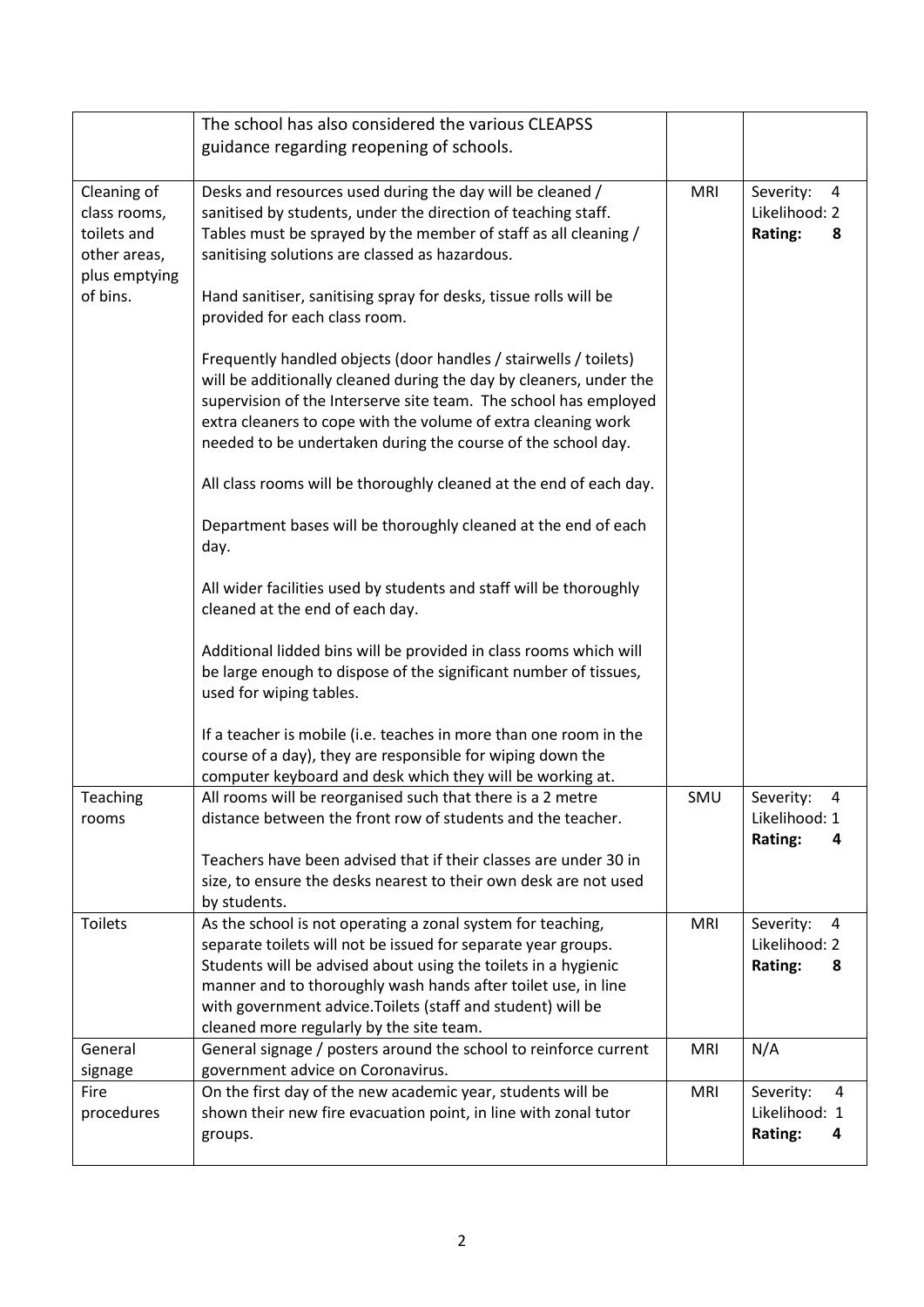|                | MRi to ensure the fire alarm policy is understood by all students         |              |                             |
|----------------|---------------------------------------------------------------------------|--------------|-----------------------------|
|                | and staff.                                                                |              |                             |
|                |                                                                           |              |                             |
|                | MRi to ensure that a fire evacuation procedure is undertaken              |              |                             |
|                | within a week of the whole school returning.                              |              |                             |
|                | Student arrival to and exit from the school                               |              |                             |
| Social         | Parents and students to be informed that:                                 | <b>RHO</b>   | Severity:                   |
| distancing $/$ | Students should sit in year group bubbles on school bus<br>I.             | <b>JAW</b>   | 4<br>Likelihood: 3          |
| year group     | services (Y11 at the back, Y7 at the front)                               |              | <b>Rating:</b><br><u>12</u> |
| bubbles on the | All students to wear a face mask on school buses (both<br>П.              |              |                             |
| school buses   | service and public buses)                                                 |              |                             |
|                |                                                                           |              |                             |
|                | Duty staff to check students are in year group bubbles on exit            |              |                             |
|                | from the bus and as the bus departs at the end of the school day.         |              |                             |
|                |                                                                           |              |                             |
|                | At the end of the school day, staff to select random buses and            |              |                             |
|                | check that all students are wearing a face mask prior to                  |              |                             |
|                | departure. Names to be taken of students failing to comply with           |              |                             |
|                | this and list to be forwarded to the Student Support team who             |              |                             |
|                | will issue SIMS In-Touch emails home and if necessary, contact            |              |                             |
|                | parents by phone.                                                         |              |                             |
|                |                                                                           |              |                             |
|                | Note: this aspect of risk is determined to be medium to high risk         |              |                             |
|                | due to the proximity of students of different year groups                 |              |                             |
|                | together and the inability of the staff to monitor journeys in<br>person. |              |                             |
| Entry to the   | This is detailed more fully in the Coronavirus School Management          | <b>RHO</b>   | Severity:<br>4              |
| school         | Plan.                                                                     | <b>JAW</b>   | Likelihood: 2               |
| buildings      |                                                                           |              | Rating:<br>8                |
|                | Prior to the start of the school day, students will congregate in         |              |                             |
|                | identified areas, in year group 'bubbles'. They will be called to         |              |                             |
|                | lessons as per the detail of the Coronavirus School Management            |              |                             |
|                | Plan. Students will go straight to their P1 lesson where they will        |              |                             |
|                | register.                                                                 |              |                             |
|                | <b>Student related matters</b>                                            |              |                             |
|                |                                                                           |              |                             |
| Student        | Students should bring their own equipment to school. This will            | <b>Staff</b> | Severity:<br>4              |
| equipment      | be conveyed to parents in writing.                                        |              | Likelihood: 2               |
|                |                                                                           |              | Rating:<br>8                |
|                | The school will purchase additional stocks of basic equipment             |              |                             |
|                | should a student forget to bring their own equipment.                     |              |                             |
|                | Teachers should only issue resources to students if they can be           |              |                             |
|                | sure students can sanitise that equipment before it is returned,          |              |                             |
|                | or not use the same equipment for 48 hours.                               |              |                             |
| Transition     | Plan in place to ensure 2 year groups finish their lesson 5 minutes       | <b>RB</b>    | Severity:<br>3              |
| between        | early and leave the building, allowing the remaining year groups          |              | Likelihood: 3               |
| lessons        | to move classes in a much more controlled fashion, and then               |              | Rating:<br>9                |
|                | they will re-enter the school building and go to their classes.           |              |                             |
|                |                                                                           |              |                             |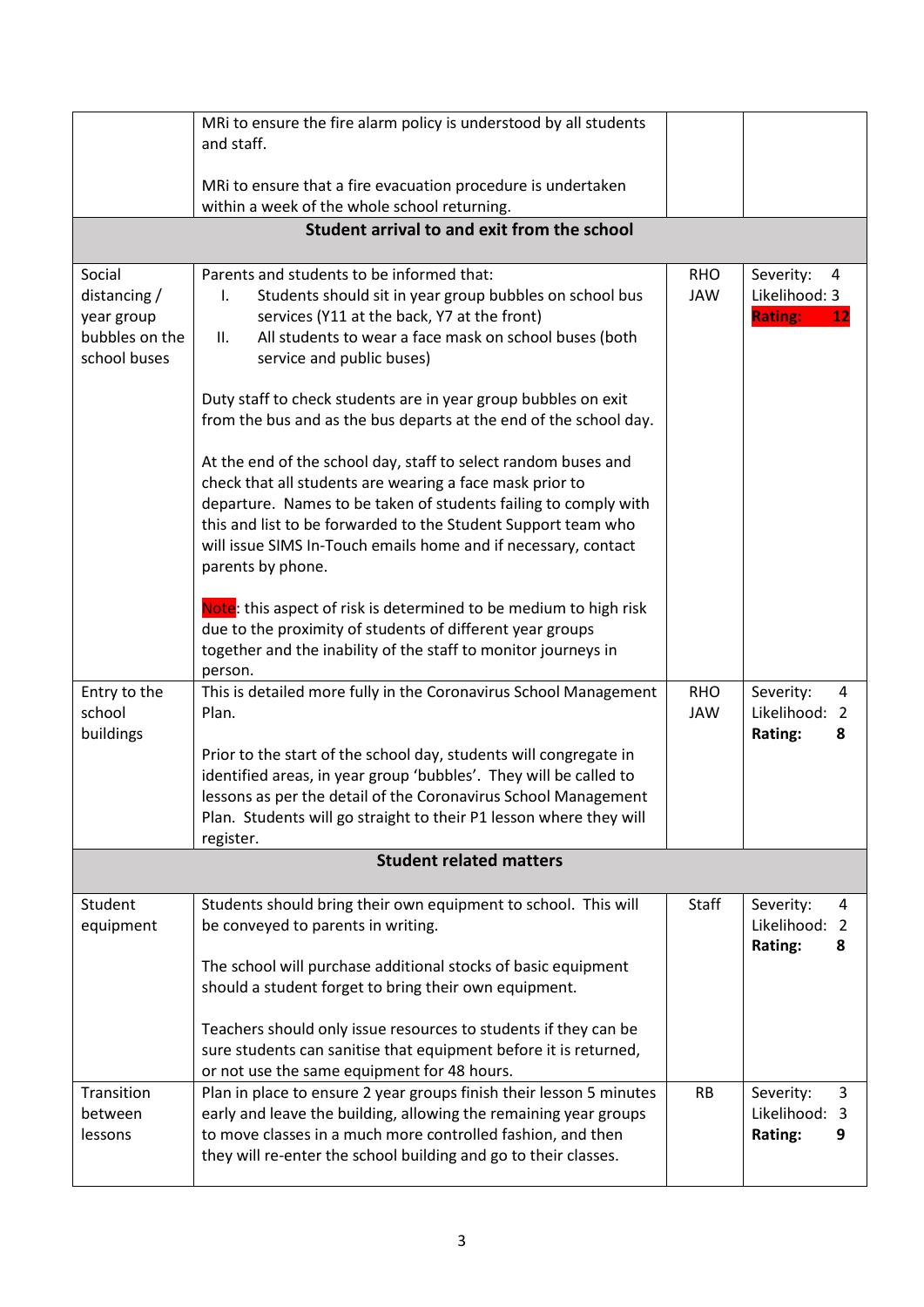|               | PE groups (mostly half a year group) to also delay the re-entry of   |            |                |
|---------------|----------------------------------------------------------------------|------------|----------------|
|               |                                                                      |            |                |
|               | their students into corridors for 5 minutes.                         |            |                |
|               |                                                                      |            |                |
|               | Staffing to be identified to support lesson transitions.             |            |                |
|               | Plan in place to make provision for wet break / lunch.               |            |                |
|               | (See School Coronavirus Management Plan for further details.)        |            |                |
|               |                                                                      |            |                |
|               | Risks involved include:                                              |            |                |
|               | Staff absence on the duty rota<br>I.                                 |            |                |
|               | Staff lack of punctuality to their duty points<br>II.                |            |                |
|               | Student cooperation with the plan<br>Ш.                              |            |                |
|               | RBO/JGR to ensure that they respond to each of these risks.          |            |                |
| Break / lunch | No more than 2 year groups will go to break/lunch at the same        | <b>SLT</b> | Severity:<br>3 |
| arrangements  | time as identified in the Coronavirus/up School Management           | <b>RBO</b> | Likelihood: 3  |
|               | Plan.                                                                |            | Rating:<br>9   |
|               |                                                                      |            |                |
|               | The 2 year groups will enter the dining hall through different       |            |                |
|               | entrances, be served at different servery points and will sit at     |            |                |
|               | different congregation points. This will be overseen by duty staff.  |            |                |
|               |                                                                      |            |                |
|               | Students who do not wish to use the dining hall facilities will have |            |                |
|               | an identified congregation point in the playground.                  |            |                |
|               |                                                                      |            |                |
|               | Wet break/lunch plans are in place whereby students who do not       |            |                |
|               | use the dining hall facilities can congregate under the external     |            |                |
|               | covered walkway or in zonal areas on the ground/upper floor.         |            |                |
|               |                                                                      |            |                |
|               | Senior staff have lead duty to ensure that their teams are well      |            |                |
|               | led.                                                                 |            |                |
|               | (See Coronavirus School Management Plan for more details.)           |            |                |
| Student       | A 'recovery curriculum' will be put in place at the start of the new | <b>RHO</b> | N/A            |
| Welfare       | term to address student emotional and welfare needs.                 | JAW        |                |
|               |                                                                      | Pastoral   |                |
|               | Counselling support and referral to relevant external agencies       | Team       |                |
|               | will be put in place for students who would benefit from this.       |            |                |
|               |                                                                      |            |                |
|               | Tutors to identify students who may have welfare concerns,           |            |                |
|               | referring concerns to the pastoral team.                             |            |                |
|               | Attendance, behaviour and progress data to be analysed               |            |                |
|               | regularly to identify further students who may have unmet            |            |                |
|               | welfare needs.                                                       |            |                |
| Year 7        | Consideration to be given to new Year 7 students, to ensure that     | <b>RHO</b> | N/A            |
| students      | their transition to secondary school will be enriching, given these  | HOY7       |                |
|               | unprecedented times. Some Year 7 may be especially anxious,          |            |                |
|               | given the lengthy absence they have had from school.                 |            |                |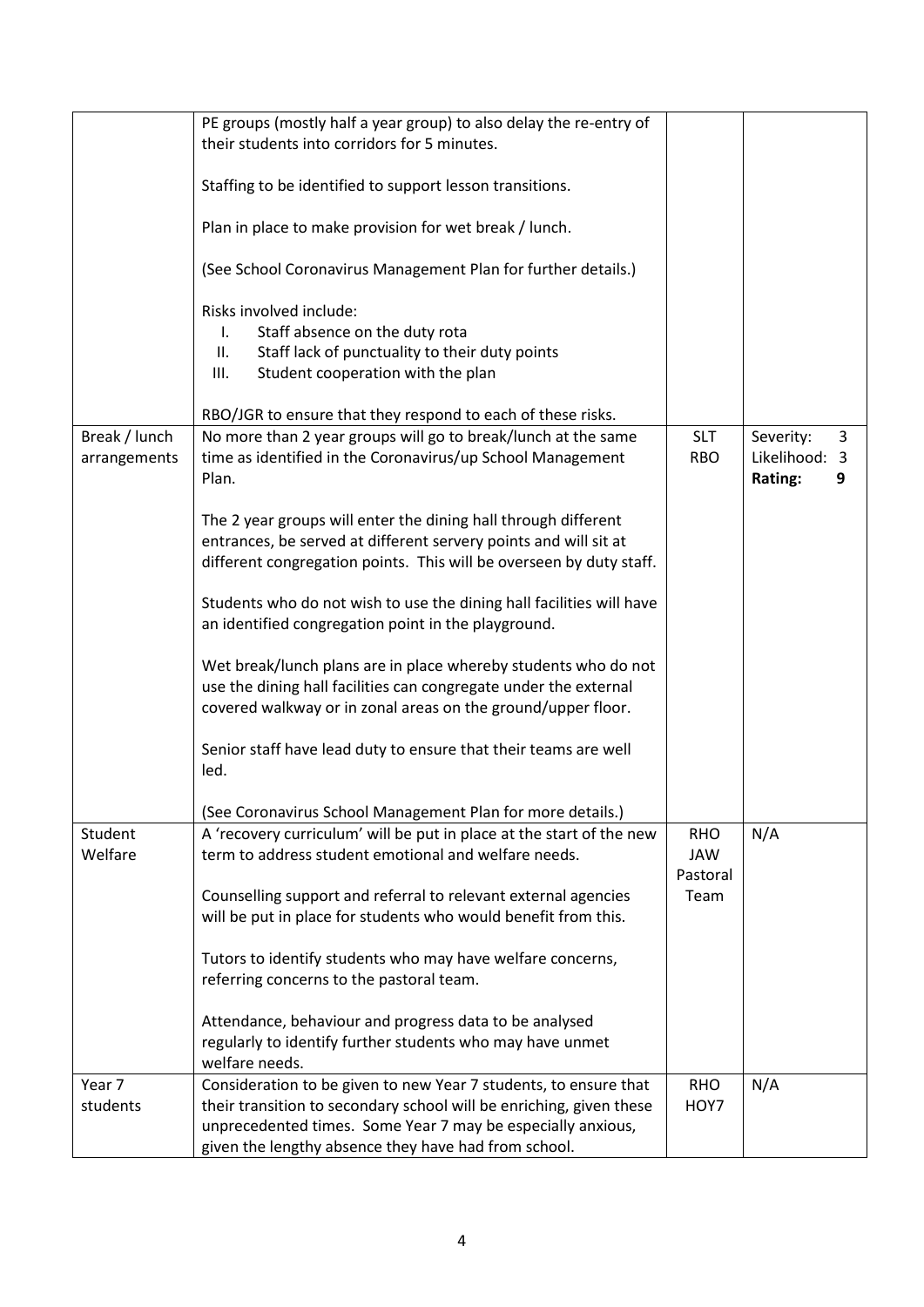| Student            | The return to school, including the staggering of break/lunch      | <b>SLT</b> | N/A               |
|--------------------|--------------------------------------------------------------------|------------|-------------------|
| behaviour          | arrangements increases the risk of compliance issues including     | Pastoral   |                   |
|                    | punctuality to lessons, general behaviour, etc. The school's SLT   | Team       |                   |
|                    | and pastoral staff to respond accordingly and to be mindful of     |            |                   |
|                    | potential welfare issues.                                          |            |                   |
|                    |                                                                    |            |                   |
|                    |                                                                    |            |                   |
|                    | The referral room will be disbanded which may further stretch      |            |                   |
|                    | the school's ability to manage persistently poor behaviour.        |            |                   |
|                    |                                                                    |            |                   |
|                    | The SLT/pastoral team to recognise that poor behaviour may be a    |            |                   |
|                    | result of students' sustained absence from school, anxiety about   |            |                   |
|                    | returning to school or personal tragedy.                           |            |                   |
|                    |                                                                    |            |                   |
|                    |                                                                    |            |                   |
|                    | The school's sanctions system to be reviewed so that it does not   |            |                   |
|                    | put undue pressure on the pastoral team whilst maintaining high    |            |                   |
|                    | standards of student behaviour.                                    |            |                   |
|                    |                                                                    |            |                   |
|                    | The school must ensure it retains an ethos of care and support as  |            |                   |
|                    | well as upholding the highest of educational and behavioural       |            |                   |
|                    | standards.                                                         |            |                   |
| Ensuring           | RHO to make contact with the parents of BAME students to           | <b>RHO</b> | Severity:<br>4    |
|                    |                                                                    |            | Likelihood:<br>-2 |
| <b>BAME</b> (Black | discuss the school's risk assessment management plan.              |            |                   |
| and Minority       |                                                                    |            | Rating:<br>8      |
| Ethnic)            | Concerns, fears and mitigations will be discussed and mitigation   |            |                   |
| students are       | measures will be put into place pending the requests of parents.   |            |                   |
| protected          |                                                                    |            |                   |
| from               |                                                                    |            |                   |
| Coronavirus        |                                                                    |            |                   |
| Extra-             | The staggered school day will mean it will not be possible to run  | Staff      | N/A               |
| curricular         | lunch time clubs.                                                  |            |                   |
|                    |                                                                    |            |                   |
| clubs              |                                                                    |            |                   |
|                    | After school clubs will be run in line with the proposals of the   |            |                   |
|                    | staff team and so long as social distancing can be maintained. No  |            |                   |
|                    | extra-curricular club will be permitted which mixes students from  |            |                   |
|                    | different year groups.                                             |            |                   |
| School trips       | School trips will only be conducted in line with current           | <b>LTO</b> | N/A               |
| and visits         | government advice.                                                 |            |                   |
|                    |                                                                    |            |                   |
|                    | Residential trips will not go ahead prior to any government        |            |                   |
|                    | decision which allows this.                                        |            |                   |
|                    |                                                                    |            |                   |
|                    |                                                                    |            |                   |
|                    | LTO (Educational Visits Coordinator) will offer appropriate advice |            |                   |
|                    | to staff who would like to plan a trip or visit.                   |            |                   |
|                    |                                                                    |            |                   |
|                    | No member of staff will be directed to undertake a trip or visit.  |            |                   |
| School             | Students must wear their school uniform on Mondays, Tuesdays,      | <b>SLT</b> | N/A               |
| uniform            | Thursdays and Fridays. On Wednesdays, students can wear their      |            |                   |
|                    | own clothes whilst their school clothes are washed.                |            |                   |
|                    |                                                                    |            |                   |
|                    |                                                                    |            |                   |
|                    | On days when students have PE, they should wear their PE kit to    |            |                   |
|                    | school as the changing rooms cannot support large numbers of       |            |                   |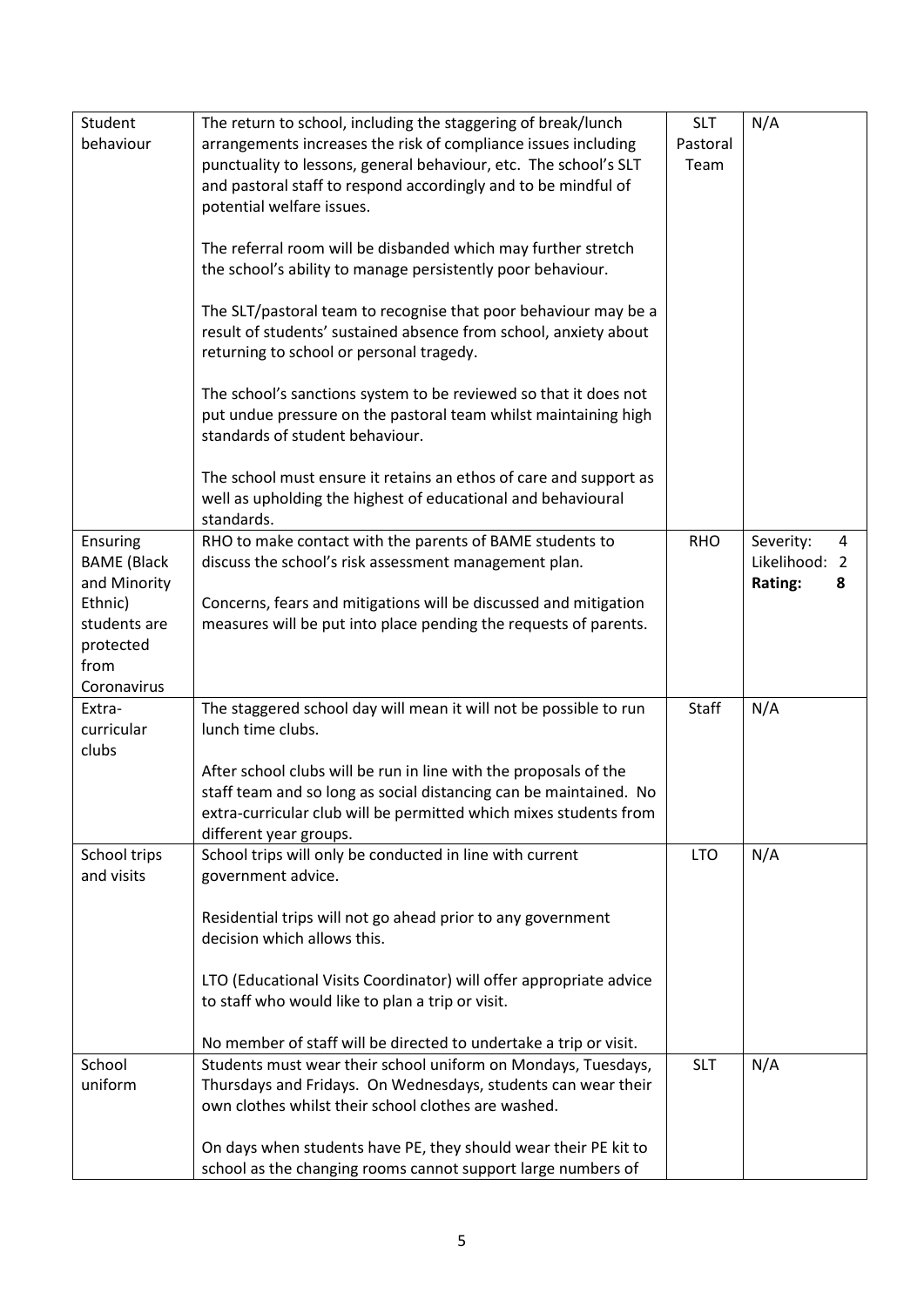|                | students changing together. Whilst the PE curriculum will aim to    |            |                |
|----------------|---------------------------------------------------------------------|------------|----------------|
|                | be engaging, it will not be so energetic that students have to      |            |                |
|                | wear sweaty PE kit for the rest of the day.                         |            |                |
|                |                                                                     |            |                |
|                | Parents have been informed of the requirements for school           |            |                |
|                | uniform, with additional detail to the above.                       |            |                |
|                |                                                                     |            |                |
|                | (See the Coronavirus School Management Plan for more detail.)       |            |                |
| Online         | Some students may need to self-isolate for a period of 14 days.     | <b>RHO</b> | N/A            |
| Learning       | Moodle work will be provided for these students as per the detail   | <b>JAW</b> |                |
|                | of the Coronavirus School Management Plan.                          |            |                |
|                |                                                                     |            |                |
|                | Heads of Year to oversee this process and to liaise with parents    |            |                |
|                | and teachers as appropriate. RHO and JAW to oversee the work        |            |                |
|                | of the Heads of Year.                                               |            |                |
| Face masks     | Students should wear face masks on bus journeys to and from         | All Staff  | Severity:<br>3 |
|                | school. (They should also remain in year group bubbles whilst       |            | Likelihood: 2  |
|                | waiting for the bus and also whilst on the bus.)                    |            | Rating:<br>6   |
|                |                                                                     |            |                |
|                | Students should wear face masks at the point of entry to and exit   |            |                |
|                | from the school.                                                    |            |                |
|                |                                                                     |            |                |
|                | Students should wear face masks in corridors at lesson              |            |                |
|                | changeovers, in the dining hall queue and at other communal         |            |                |
|                | points in the day.                                                  |            |                |
|                |                                                                     |            |                |
|                | Students should sanitise their hands prior to leaving the class     |            |                |
|                | room and before putting their mask on and again at the point of     |            |                |
|                | taking it off. Students should have a clean container/bag for their |            |                |
|                | face mask to be put into at times when it is not used.              |            |                |
|                |                                                                     |            |                |
|                | Students are not directed to wear face masks in the class room      |            |                |
|                | setting but may do so if they wish.                                 |            |                |
|                |                                                                     |            |                |
|                | Students will be informed of the safe way to wear and handle        |            |                |
|                | face masks.                                                         |            |                |
|                | <b>Staff related matters</b>                                        |            |                |
|                |                                                                     |            |                |
| Staff social   | All class rooms have been arranged to ensure there is a 2 metre     | SMU        | Severity:<br>3 |
| distance / H&S | gap between the teacher and students.                               |            | Likelihood: 2  |
| in class       |                                                                     |            | Rating:<br>6   |
|                | Support staff, by arrangement with KTO, will ensure they are able   |            |                |
|                | to support students and maintain a 2 metre rule (and if they        |            |                |
|                | cannot, to ensure that any closer proximity is not for a sustained  |            |                |
|                | period of time).                                                    |            |                |
|                |                                                                     |            |                |
|                | Staff have been advised not to use text books (and if they do, to   |            |                |
|                | ensure they are cleaned at the end of use). Advice has been         |            |                |
|                | given regarding use of the IWB or handouts instead.                 |            |                |
|                |                                                                     |            |                |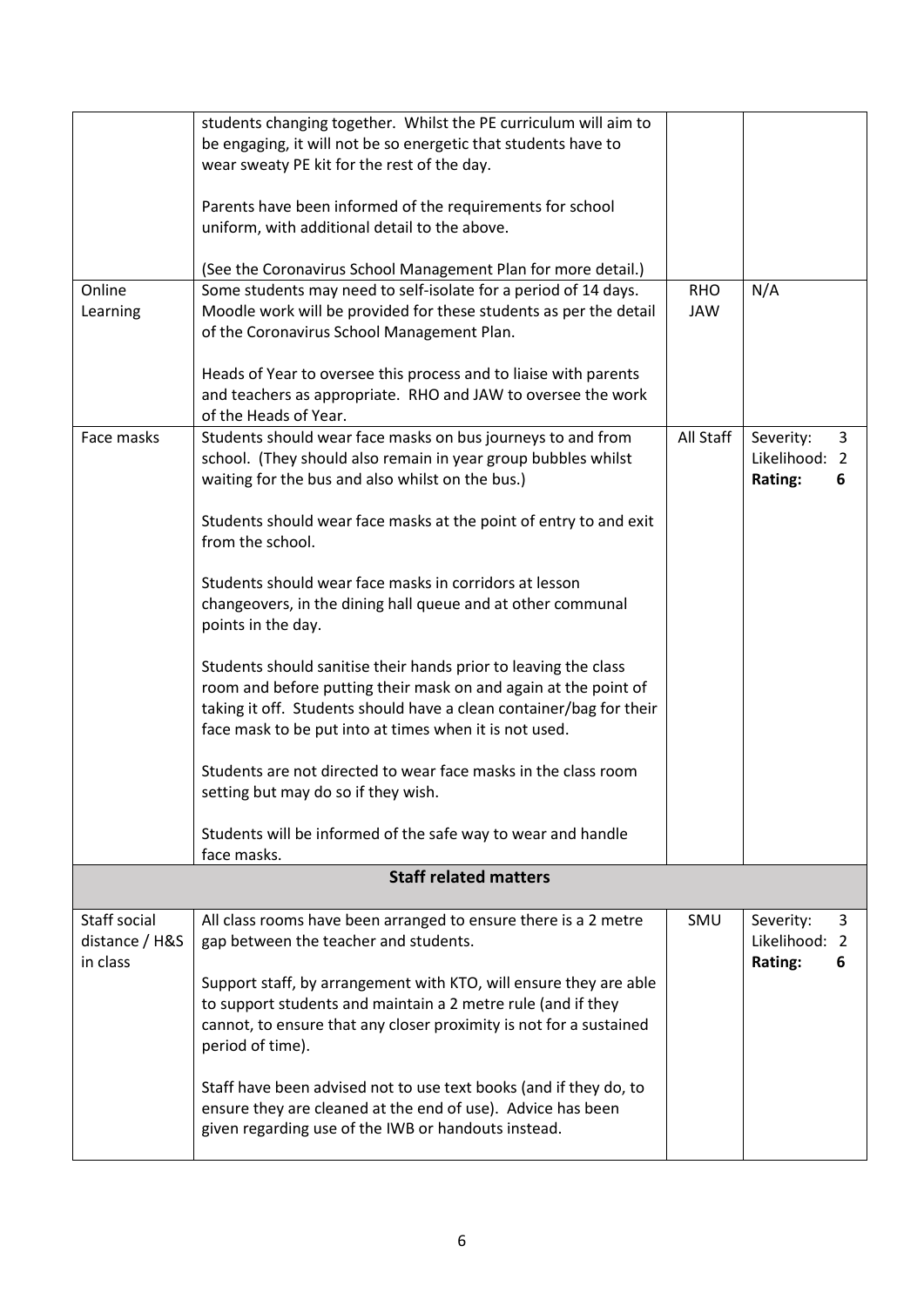|                                                                                                             | Staff have been advised not to mark books within 48 hours of<br>their use. Assessed work which is done on paper resources to be<br>put into a box and marked after 48 hours. Work can also be<br>submitted electronically.<br>Advice has been given to departments which deliver practical<br>work. For practical departments, their ability to deliver practical<br>work including group practical work, will be much diminished.<br>Each department will work with JGR on the extent of their<br>intended practical work.<br>All staff have been offered PPE to wear should they choose to.<br>(Current government advice is that staff should not need to wear<br>face masks, though teachers are able to use it at their discretion.)<br>Cleaning / sanitising of class rooms at the end of lessons may<br>mean teachers spray sanitising fluid on desks, which will put<br>them in closer proximity with students for a very short period of<br>time. For teachers in a vulnerable medical group who choose not<br>to do this, a student can spray sanitising solution on desks. The<br>solution will be Milton based and can be safely handled.<br>(See Coronavirus School Management Plan for more details)                                                      |                          |                                            |   |
|-------------------------------------------------------------------------------------------------------------|-------------------------------------------------------------------------------------------------------------------------------------------------------------------------------------------------------------------------------------------------------------------------------------------------------------------------------------------------------------------------------------------------------------------------------------------------------------------------------------------------------------------------------------------------------------------------------------------------------------------------------------------------------------------------------------------------------------------------------------------------------------------------------------------------------------------------------------------------------------------------------------------------------------------------------------------------------------------------------------------------------------------------------------------------------------------------------------------------------------------------------------------------------------------------------------------------------------------------------------------------------------------------|--------------------------|--------------------------------------------|---|
| <b>Ensuring ARB</b><br>staff and 1:1<br>teaching<br>assistant staff<br>are protected<br>from<br>Coronavirus | Appropriate guidance given to staff.<br>KTO to issue separate risk assessment plan for the ARB and EHCP<br>students.<br>Where possible, staff to retain a 2 metre distance. This will be<br>difficult to maintain in an EHCP context and government advice is<br>that staff should be mindful of this and (a) work to ensure<br>students get into good habits $-e.g.$ regularly sanitising hands, (b)<br>remove soft furnishings, (c) ensure appropriate PPE is used<br>where intimate care is being issued or where specific students'<br>behaviour requires it.<br>Risk assessment plans have been updated for all EHCP students,<br>including ARB students. These should be published to staff who<br>are supporting specific students.<br>Students will be allocated an appropriate level of adult support,<br>which will enable their needs to be met.<br>In the ARB context, students should have a fixed base from which<br>they will work. Students should not share equipment or<br>resources. Use of equipment or resources should be kept to a<br>minimum and cleansed after they have been used.<br>Packs of equipment (pens/pencils/colouring pencils) will be<br>bought for each child and returned to that child's tray at the end<br>of the school day. | <b>KTO</b><br><b>CHA</b> | Severity:<br>Likelihood: 3<br>Rating:<br>9 | 3 |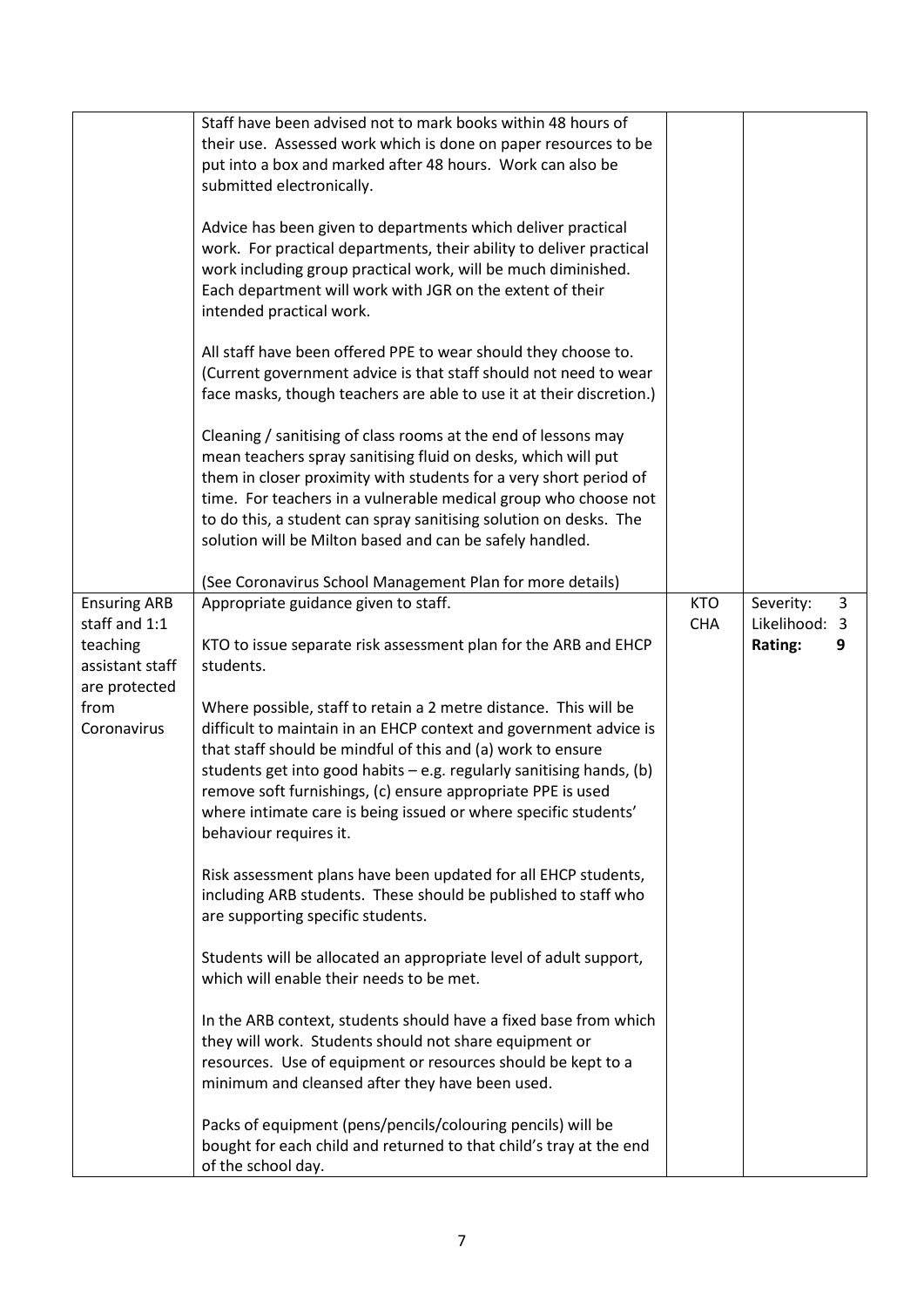|                             | Effective home / school communication is important to ensure<br>that the needs of students are met whilst ensuring the health and<br>safety of other students and staff.<br>KTO to oversee all EHCP matters and to liaise with CHA with<br>regard to the ARB context.                                                                                                                                                                       |                          |                            |        |
|-----------------------------|---------------------------------------------------------------------------------------------------------------------------------------------------------------------------------------------------------------------------------------------------------------------------------------------------------------------------------------------------------------------------------------------------------------------------------------------|--------------------------|----------------------------|--------|
| Ensuring<br>reception staff | Visitors to the school to communicate through the intercom<br>system.                                                                                                                                                                                                                                                                                                                                                                       | <b>MRI</b>               | Severity:<br>Likelihood: 1 | 4      |
| are protected<br>from       | Visitors only allowed into reception if they have a booked                                                                                                                                                                                                                                                                                                                                                                                  |                          | Rating:                    | 4      |
| Coronavirus                 | appointment.                                                                                                                                                                                                                                                                                                                                                                                                                                |                          |                            |        |
|                             | Visitors hand sanitise upon entry to the school.                                                                                                                                                                                                                                                                                                                                                                                            |                          |                            |        |
|                             | Perspex screen between reception staff and visitors.                                                                                                                                                                                                                                                                                                                                                                                        |                          |                            |        |
| Ensuring<br>medical staff   | All staff who undertake medical tasks will have access to<br>appropriate PPE. This includes: aprons, gloves, face masks & face                                                                                                                                                                                                                                                                                                              | <b>JGR</b><br><b>MRI</b> | Severity:<br>Likelihood:   | 4<br>2 |
| are protected<br>from       | shields.                                                                                                                                                                                                                                                                                                                                                                                                                                    | <b>LCHi</b>              | Rating:                    | 8      |
| Coronavirus                 | There will be a supply of PPE in each of the rooms which are<br>being used as medical spaces (medical office & medical<br>treatment room and Interview Room 2, which will become a<br>medical facility for students who are not displaying Coronavirus<br>symptoms but may need to have periods of rest as per their<br>health care plan.                                                                                                   |                          |                            |        |
|                             | There will be a yellow medical waste bin in each of the medical<br>rooms which will be used for the disposal of disposable PPE<br>(gloves, face masks and aprons).                                                                                                                                                                                                                                                                          |                          |                            |        |
|                             | All medical areas will be cleaned regularly and thoroughly using<br>medical grade disinfectant. Relevant areas will be cleaned<br>immediately after a student with potential Coronavirus<br>symptoms is sent home.                                                                                                                                                                                                                          |                          |                            |        |
|                             | All medical equipment will be sanitised after each use and<br>disposable items disposed of immediately after use in a safe<br>manner. All cleaning materials used will be disposed of after<br>each use.                                                                                                                                                                                                                                    |                          |                            |        |
|                             | All injury and illness will be logged on to Kraken File and students'<br>individual SIMS records. If a student is showing symptoms of<br>Coronavirus (a new, continuous cough or high temperature or a<br>loss of their normal sense of taste or smell) parents will be<br>contacted immediately and asked that their child be collected.<br>In an emergency, 999 will be called (if the student presents as<br>potentially seriously ill). |                          |                            |        |
|                             | Students who are more generally unwell will be held in the<br>normal medical room.                                                                                                                                                                                                                                                                                                                                                          |                          |                            |        |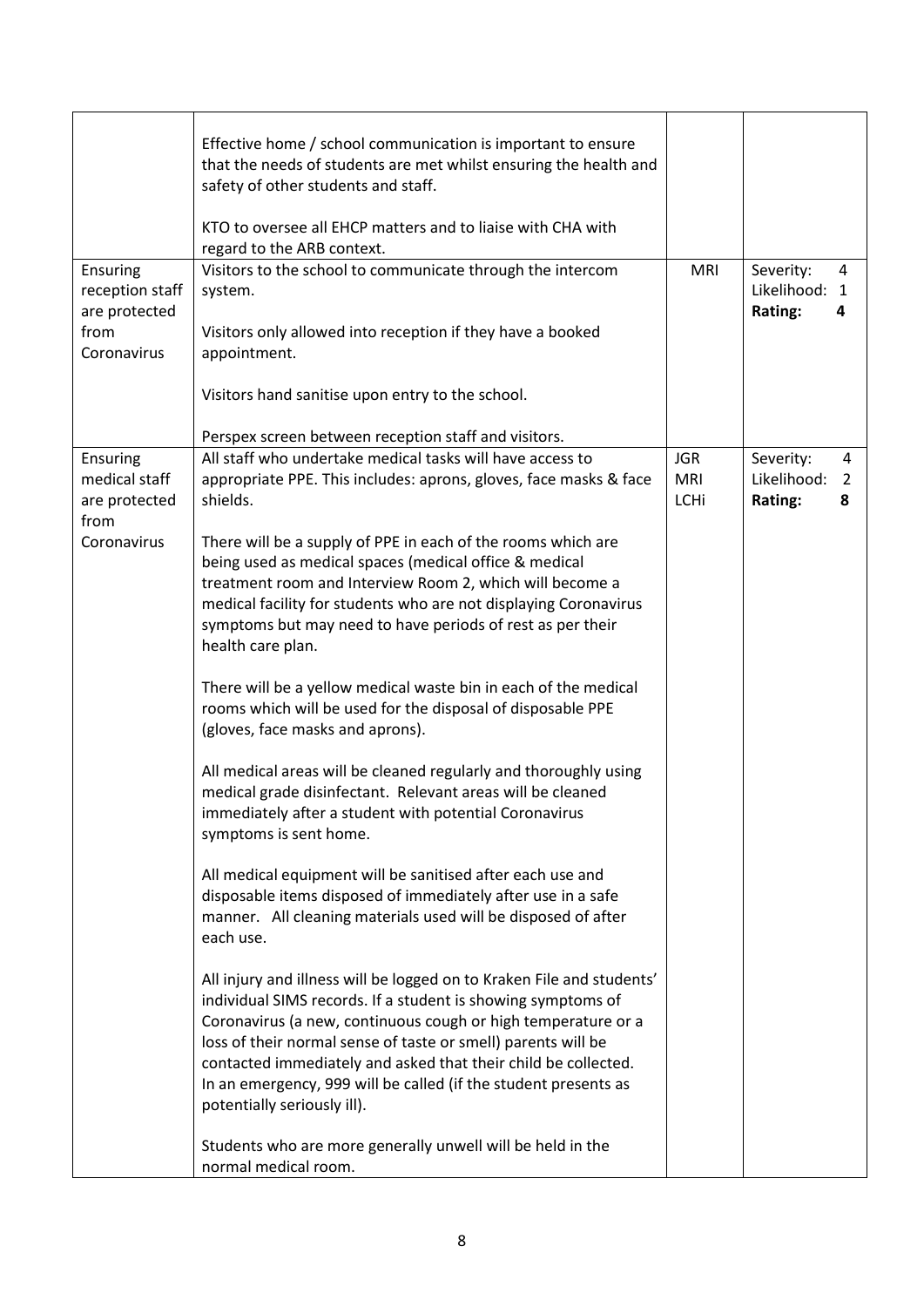|                                                                                                         | Students who display Covid-19 symptoms will be held in the<br>ground floor Intervention room, adjacent to the English office.<br>The single occupancy toilet in the medical area will be used solely<br>for students in the medical area and will be cleaned regularly and<br>after being used by any student showing Covid-19 symptoms.<br>Protocols advised by Public Health England for reporting, testing<br>& isolating will be followed.                                                                                                                                                                                                                                                                                                                                                                                                                                                                                  |                                               |                                                                 |
|---------------------------------------------------------------------------------------------------------|---------------------------------------------------------------------------------------------------------------------------------------------------------------------------------------------------------------------------------------------------------------------------------------------------------------------------------------------------------------------------------------------------------------------------------------------------------------------------------------------------------------------------------------------------------------------------------------------------------------------------------------------------------------------------------------------------------------------------------------------------------------------------------------------------------------------------------------------------------------------------------------------------------------------------------|-----------------------------------------------|-----------------------------------------------------------------|
| Ensuring<br><b>BAME</b> (Black<br>and Minority<br>Ethnic) staff<br>are protected<br>from<br>Coronavirus | BAME communities appear to be worse affected by Coronavirus<br>than other ethnic groups.<br>A member of SLT (JGR/KTO) to meet with BAME staff, to identify<br>any concerns they may have or mitigation which could be put<br>into place to best support their physical or mental health (given<br>the level of anxiety about Covid-19 may be more heightened for<br>BAME members of staff).<br>This process to be done using a specific BAME risk assessment<br>and mitigation plan.<br>Outcomes of this could include: (a) working in a different work<br>setting, which applies stringent social distancing and away from<br>any imminent risks (such as working with children who require<br>intimate care), (b) access to further PPE if required, (c) not<br>coming into the work setting at all, and working from home, (d)<br>agreement to continue in the current role with the current school<br>risk assessment plan. | SMU                                           | Severity:<br>4<br>Likelihood:<br>$\overline{2}$<br>Rating:<br>8 |
| <b>Ensuring staff</b><br>welfare                                                                        | Processes in place to identify and support staff mental health.<br>Refer to OHU if appropriate.<br>Effective induction process to be put in place for new members<br>of staff, including NQTs (JGR/HRI). Note: NQT's have had limited<br>teaching practice experience due to the prolonged school<br>closure, so will need more support than in previous years.<br>JGR to take advice from the Employment Relations team at the<br>LA regarding appropriate adjustments to the application of<br>sickness absence policies to reflect Coronavirus related<br>absence/issues.<br>Consideration given to the fact that there is no dedicated whole<br>school break or lunch time and therefore limited opportunities<br>during the school day for staff to support and spend time with<br>each other.                                                                                                                             | SMU<br><b>JGR</b><br><b>MRI</b><br><b>HRI</b> | N/A                                                             |
| Meetings and<br>events                                                                                  | The school has no current plans to hold student assemblies and<br>will reflect on further government advice at the start of the new<br>academic year.                                                                                                                                                                                                                                                                                                                                                                                                                                                                                                                                                                                                                                                                                                                                                                           | <b>SLT</b>                                    | N/A                                                             |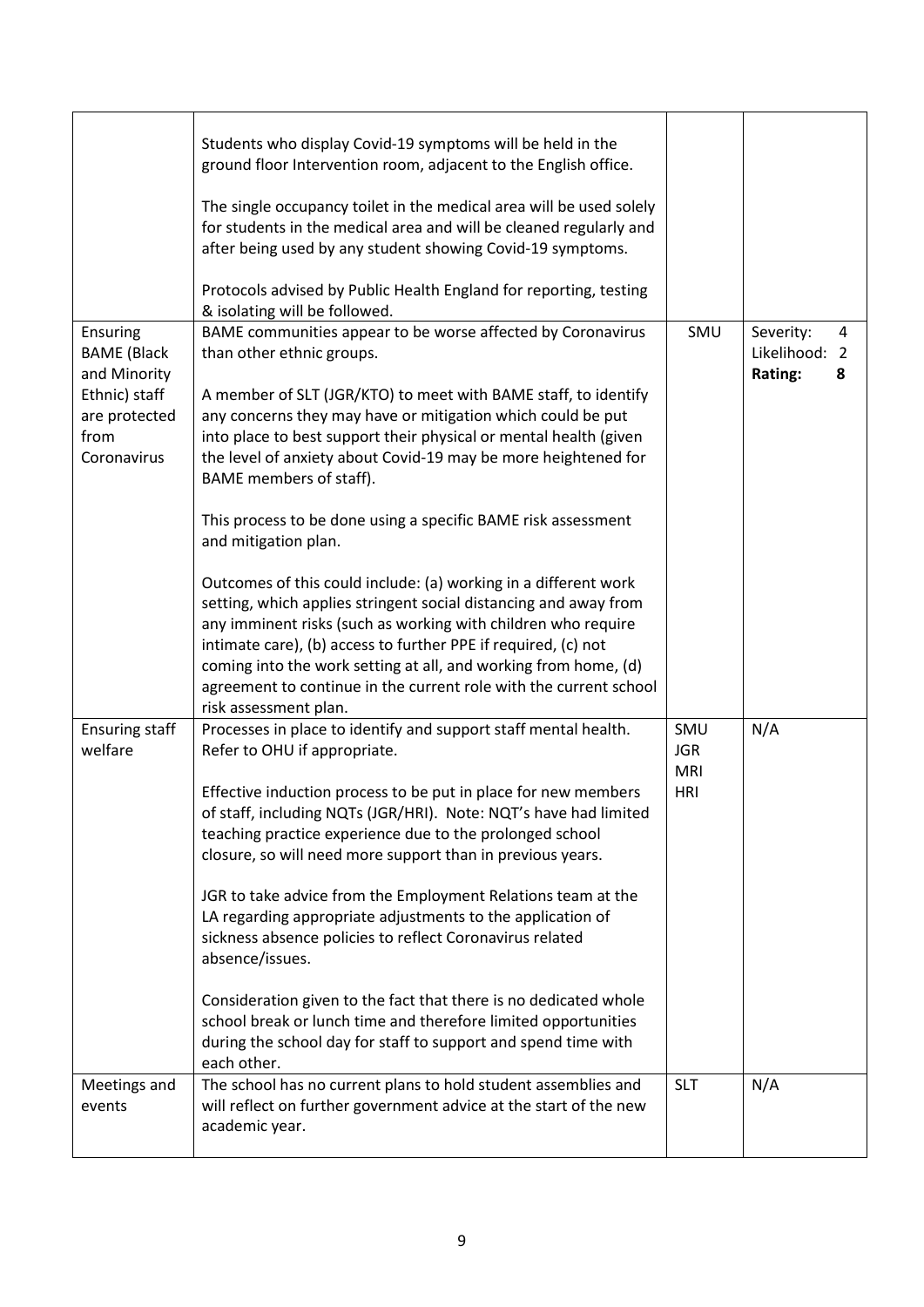|                 | The school has no current plans to hold in-person whole staff      |            |             |                |
|-----------------|--------------------------------------------------------------------|------------|-------------|----------------|
|                 | meetings in the new academic year and will reflect on further      |            |             |                |
|                 | government advice at the start of the new academic year. It is     |            |             |                |
|                 | likely that smaller groups of staff (e.g. department teams) may be |            |             |                |
|                 | able to hold meetings albeit in accordance with strict social      |            |             |                |
|                 | distancing measures.                                               |            |             |                |
|                 |                                                                    |            |             |                |
|                 |                                                                    |            |             |                |
|                 | Where assemblies and meetings cannot take place, the school        |            |             |                |
|                 | will instead use an online communication forum.                    |            |             |                |
|                 |                                                                    |            |             |                |
|                 | The school will be holding no public events/gatherings until       |            |             |                |
|                 | further notice. This includes: parents' evenings, Year 6 Open      |            |             |                |
|                 | Evening, Year 7 Induction Evening, Carol Service, etc. Where       |            |             |                |
|                 | appropriate (e.g. parents' evenings), other forms of               |            |             |                |
|                 | communication will replace this.                                   |            |             |                |
| Staff workload  | Focus to be given to staff workload issues. This may include the   |            |             |                |
|                 | following:                                                         |            |             |                |
|                 | 1. Staff needing to present to the class as well as delivering     |            |             |                |
|                 | remote based learning (which may require additional                |            |             |                |
|                 | planning)                                                          |            |             |                |
|                 | 2. Staff workload associated with preparing Year 11 for            |            |             |                |
|                 | GCSE exams given the extended absence of all students              |            |             |                |
|                 | 3. Additional workload or concern regarding staff managing         |            |             |                |
|                 |                                                                    |            |             |                |
| Staff in a      | sanitising processes in their class rooms                          |            |             |                |
|                 | Government advice is that staff in an extremely vulnerable         | <b>JGR</b> | N/A         |                |
| medically       | medical capacity can return to work if stringent social distancing |            |             |                |
| vulnerable      | measures are in place. This is the case with this plan.            |            |             |                |
| group or        |                                                                    |            |             |                |
| anxious about   | Staff who remain concerned or anxious about a return to work to    |            |             |                |
| a return to a   | liaise with JGR to discuss the matter further.                     |            |             |                |
| school based    |                                                                    |            |             |                |
| context         | JGR to also communicate directly with other staff who may be in    |            |             |                |
|                 | a vulnerable group (including pregnant staff, older staff and if   |            |             |                |
|                 | needed, liaise with the Employment Relations team at the LA,       |            |             |                |
|                 | regarding appropriate expectation and support).                    |            |             |                |
|                 |                                                                    |            |             |                |
|                 | If appropriate, risk assessments will be put in place to support   |            |             |                |
|                 | individual staff.                                                  |            |             |                |
| Visitors to the | MRi has produced a Covid-19 document for visitors to the school,   | MRi        | N/A         |                |
| school          | who should read it on entry.                                       |            |             |                |
| Peripatetic     | Peripatetic music staff will resume work at RLS only with the full | SMU        | N/A         |                |
| staff           | agreement of SJO (Head of Music), given the current advice in the  | <b>SJO</b> |             |                |
|                 | new academic year and with regard to appropriate rooms being       |            |             |                |
|                 | available for this.                                                |            |             |                |
| Staff use of IT | Staff use of IT should be wholly in line with the school's         | <b>JGR</b> | Severity:   | $\overline{2}$ |
|                 | Acceptable Use of IT policy.                                       | <b>AGR</b> | Likelihood: | 2              |
|                 |                                                                    |            | Rating:     | 4              |
|                 | Staff should also be mindful of the safeguarding risks involved    |            |             |                |
|                 |                                                                    |            |             |                |
|                 | with operating lessons which may be live streamed home via the     |            |             |                |
|                 | webcam facility. JGR/AGR have updated the school's staff and       |            |             |                |